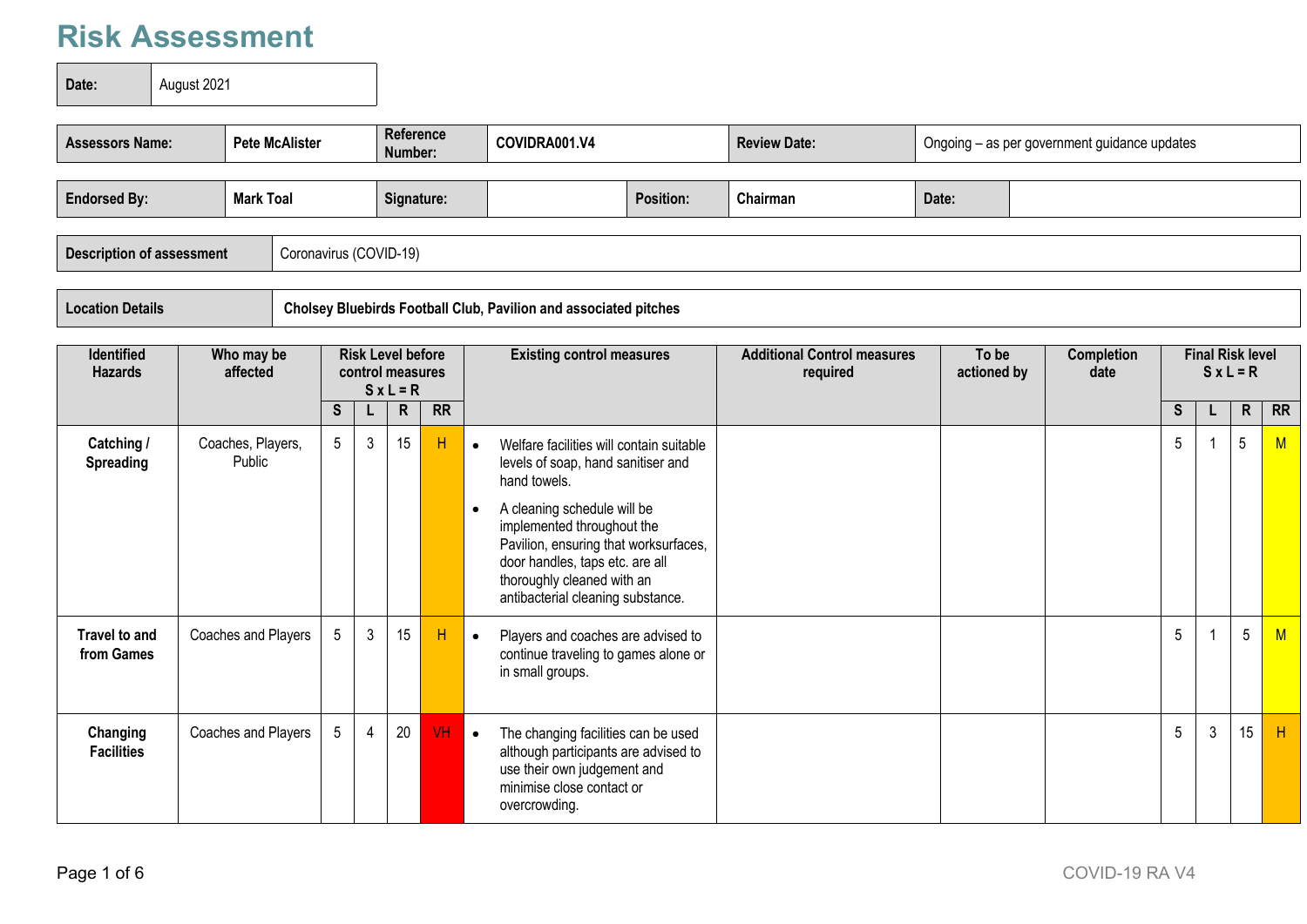| <b>Pavilion hand</b><br>contact points | Coaches, Players,<br>Public | 5 <sup>5</sup> | $\mathfrak{3}$ | 15 | H         | Entry door is to be latched open as<br>$\bullet$<br>to limit hand contact.     | $\overline{2}$<br>5<br>A hand sanitiser station along<br>$\bullet$<br>with appropriate signage will be<br>positioned by the entrance to<br>the pavilion and all people<br>entering will be asked to<br>sanitise their hands.<br>All hand contact points, i.e.,<br>$\bullet$<br>handles, push bars, light<br>switches etc are to be sanitised<br>after each game. | 10 | Н |
|----------------------------------------|-----------------------------|----------------|----------------|----|-----------|--------------------------------------------------------------------------------|------------------------------------------------------------------------------------------------------------------------------------------------------------------------------------------------------------------------------------------------------------------------------------------------------------------------------------------------------------------|----|---|
| <b>Pavilion toilet</b><br>facilities   | Coaches, Players,<br>Public | 5 <sup>5</sup> | 4              | 20 | <b>VH</b> | Soap, hot water, and hand towels<br>$\bullet$<br>are available in each toilet. | 5<br>3<br>Hand sanitiser to be available<br>$\bullet$<br>in toilet areas.<br>Provide hygiene standards'<br>$\bullet$<br>promotional posters and<br>signage throughout the<br>pavilion.<br>Thorough cleaning and<br>$\bullet$<br>disinfection of all toilet facilities<br>must occur before each game.                                                            | 10 | H |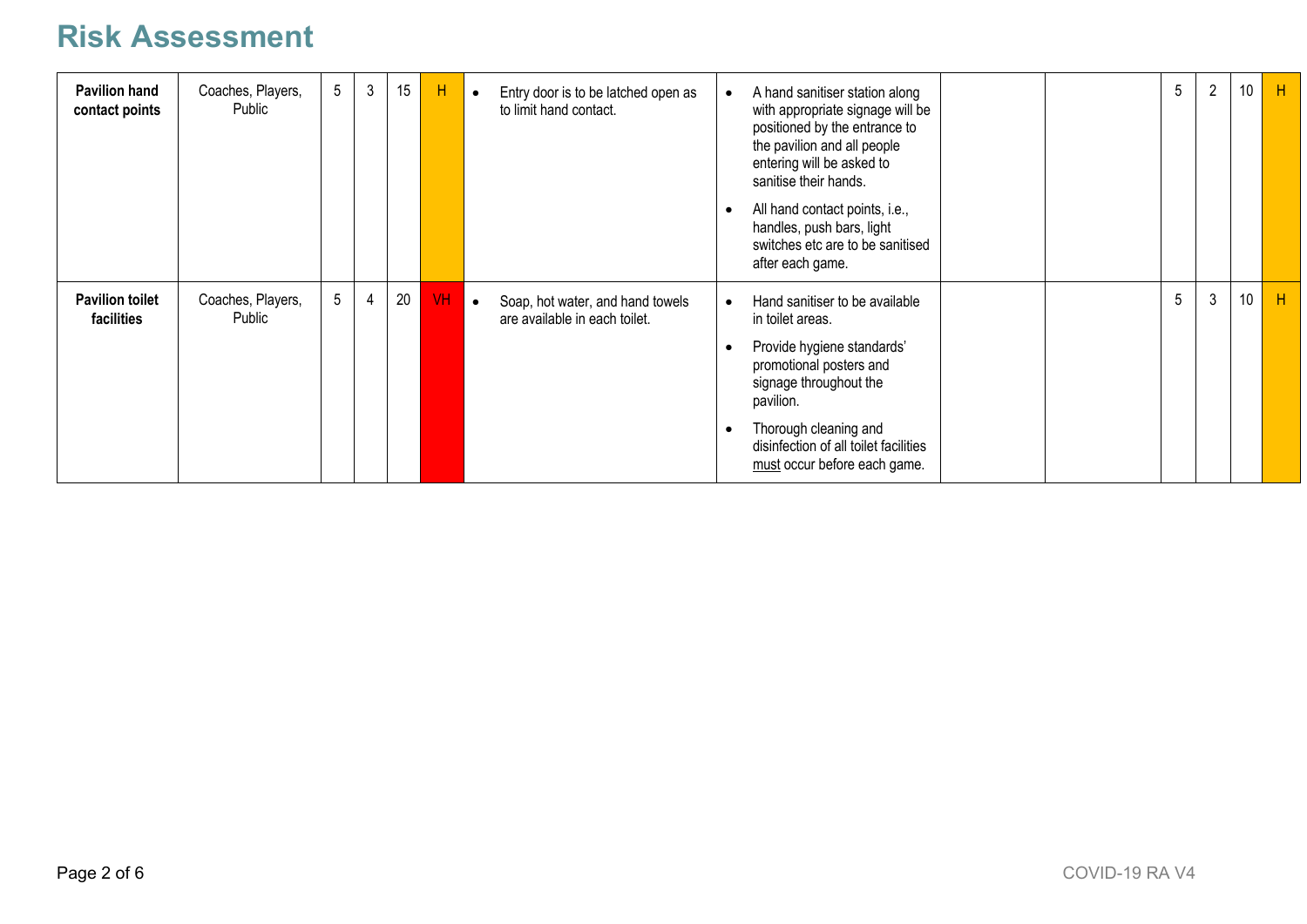| Pitch side                                               | Coaches, Players,<br>Public | $5\phantom{.0}$ | $\overline{2}$ | 10   | H  | Coaches and Players are required to<br>$\bullet$<br>bring their own hand sanitiser and<br>use it at appropriate intervals during<br>the game or session.<br>Equipment, i.e., clothing, water<br>$\bullet$<br>bottles etc must not be shared.<br>Players are to bring their own water<br>bottles.<br>It is the responsibility of the coach /<br>$\bullet$<br>manager to ensure all participants<br>are following all Covid-19 protocols. | 5 |                | $5\phantom{.0}$ | M |
|----------------------------------------------------------|-----------------------------|-----------------|----------------|------|----|-----------------------------------------------------------------------------------------------------------------------------------------------------------------------------------------------------------------------------------------------------------------------------------------------------------------------------------------------------------------------------------------------------------------------------------------|---|----------------|-----------------|---|
| <b>Matches and</b><br><b>Training</b><br><b>Sessions</b> | Coaches and Players         | 5               | $\overline{2}$ | $10$ | H  | Coaches and Players are required to<br>$\bullet$<br>bring their own hand sanitiser and<br>use it at appropriate intervals during<br>the game or session.<br>Equipment, i.e., clothing, water<br>$\bullet$<br>bottles etc must not be shared.<br>Players are to bring their own water<br>bottles.<br>It is the responsibility of the coach /<br>$\bullet$<br>manager to ensure all participants<br>are following all Covid-19 protocols. | 5 |                | $5\phantom{.0}$ | M |
| Injuries to<br>players                                   | Coaches and Players         | $5\phantom{.0}$ | $\mathbf{3}$   | 15   | Η. | A life or limb-threatening injury<br>$\bullet$<br>necessitates compromising<br>guidelines to provide emergency<br>care.<br>If there is a first-aider or other<br>$\bullet$<br>medical personnel present, they<br>should be equipped with the                                                                                                                                                                                            | 5 | $\overline{2}$ | 10 <sup>°</sup> | H |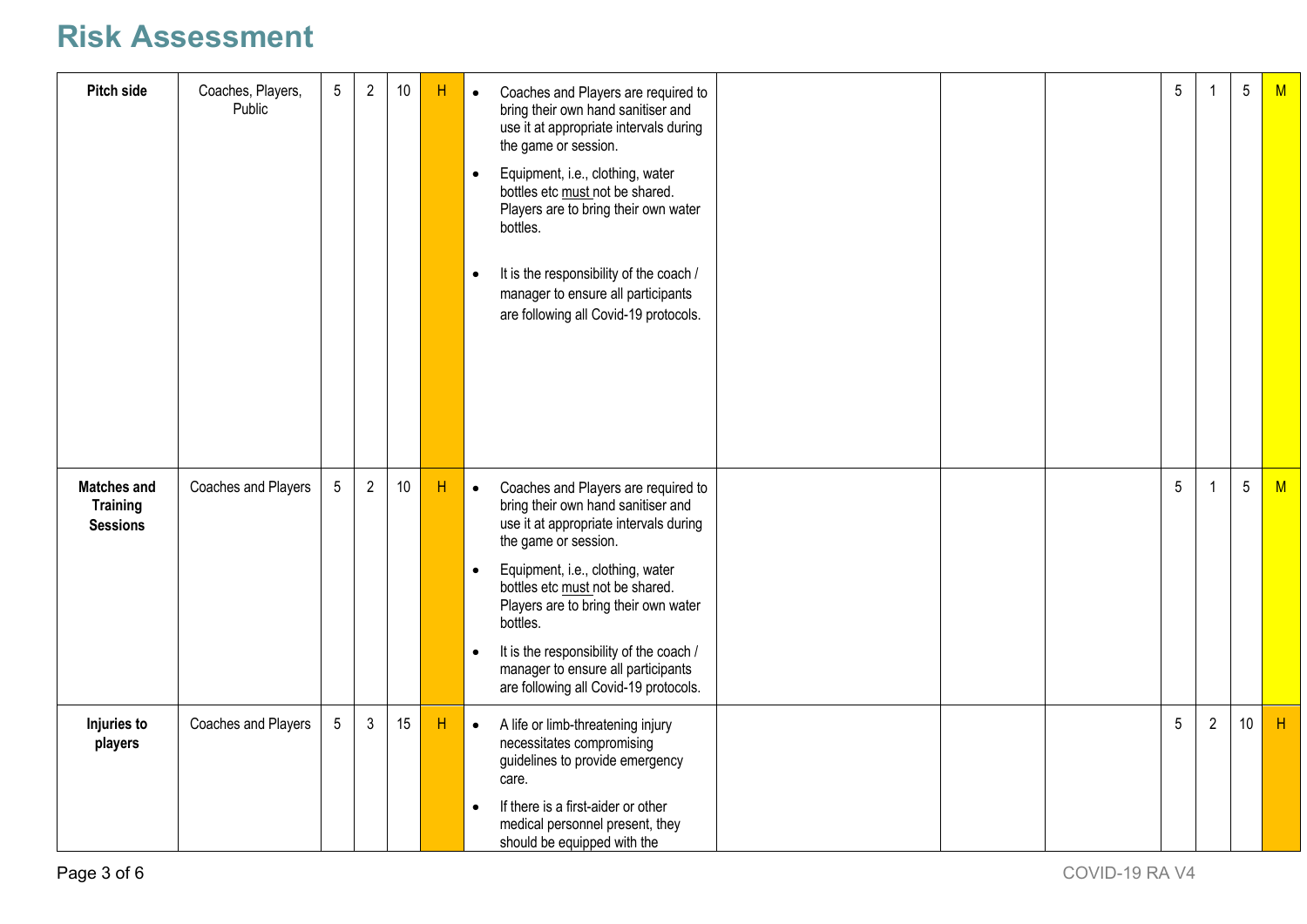|  |  | appropriate PPE (including face<br>coverings) to protect themselves and<br>others if they need to compromise<br>social-distancing guidelines to<br>provide medical assistance.                                     |  |  |
|--|--|--------------------------------------------------------------------------------------------------------------------------------------------------------------------------------------------------------------------|--|--|
|  |  | After contact with an injured<br>participant, the person who has<br>administered first aid should clean<br>their hands thoroughly with soap and<br>water or alcohol hand sanitiser at the<br>earliest opportunity. |  |  |
|  |  | Physios or their equivalent or<br>anyone who is administering any<br>form of treatment, should keep a<br>record of each participant they have<br>come into close contact.                                          |  |  |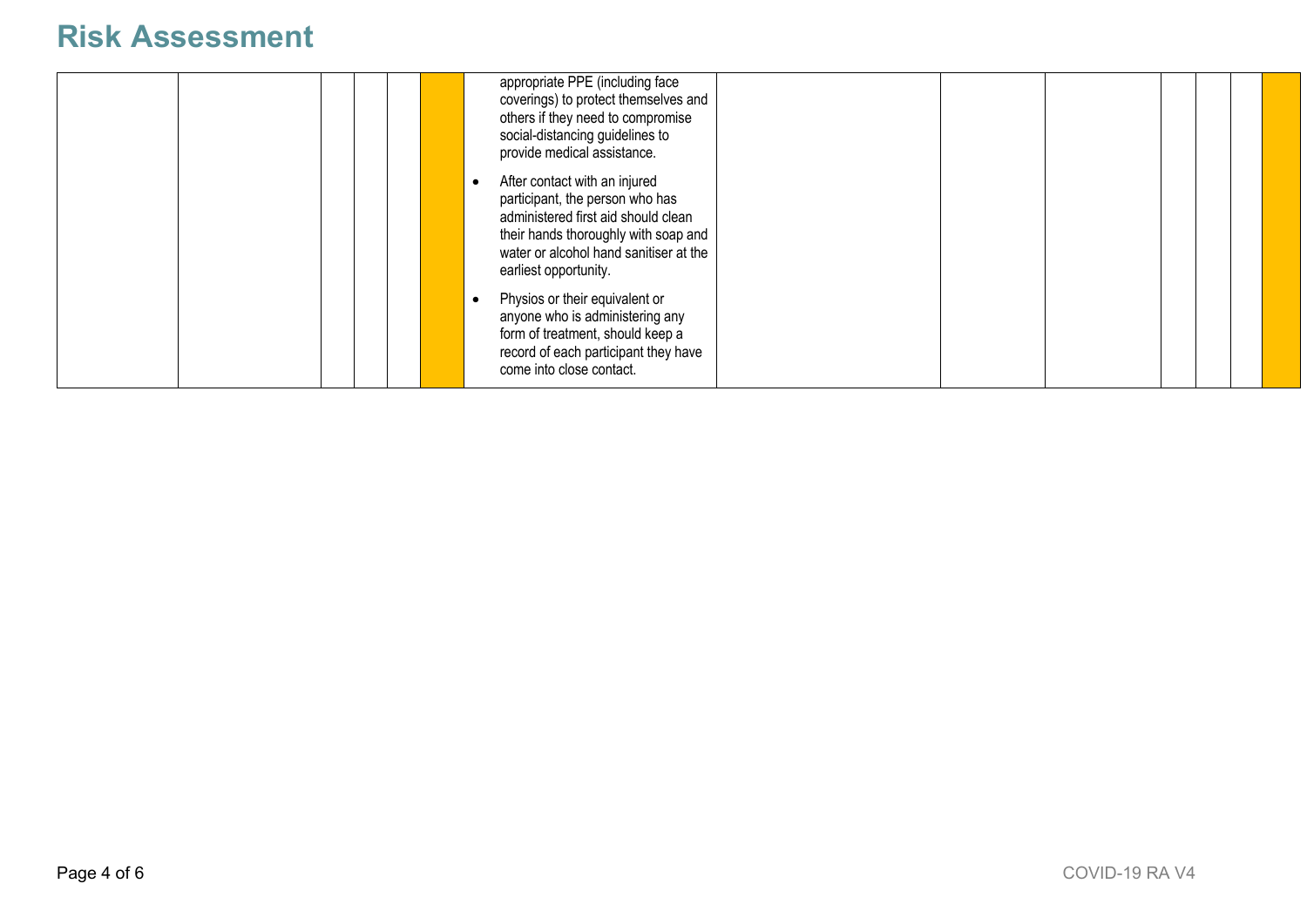#### **Guidance Notes**

|                 | 5                | $\overline{\mathbf{5}}$ | 10               | 15                | 20                      | 25              |
|-----------------|------------------|-------------------------|------------------|-------------------|-------------------------|-----------------|
| <b>SEVERITY</b> | 4                | 4                       | $\bf{8}$         | 12                | 16                      | 20              |
|                 | $\mathbf{3}$     | $\mathbf{3}$            | $6\phantom{1}$   | 9                 | 12                      | 15              |
|                 | $\boldsymbol{2}$ | $\overline{2}$          | 4                | $6\phantom{1}6$   | $\overline{\mathbf{8}}$ | 10              |
|                 | 1                | 1                       | $\mathbf{2}$     | 3                 | 4                       | $5\overline{5}$ |
|                 |                  | $\mathbf 1$             | $\boldsymbol{2}$ | $\mathbf{3}$      | 4                       | 5               |
|                 |                  |                         |                  | <b>LIKELIHOOD</b> |                         |                 |

| <b>LIKELIHOOD</b> |                                        |  |  |  |  |  |  |
|-------------------|----------------------------------------|--|--|--|--|--|--|
| 5                 | <b>Almost Certain - Very High Risk</b> |  |  |  |  |  |  |
|                   | Probable - High Risk                   |  |  |  |  |  |  |
| 3                 | 50/50 - Medium Risk                    |  |  |  |  |  |  |
| 2                 | <b>Improbable – Low Risk</b>           |  |  |  |  |  |  |
|                   | <b>Almost impossible - Low Risk</b>    |  |  |  |  |  |  |

|   | <b>SEVERITY</b>                   |
|---|-----------------------------------|
| 5 | <b>Fatality – Very High Risk</b>  |
|   | Severe incapacity - High Risk     |
| 3 | Absent 3 weeks - Medium Risk      |
| 2 | Absent less than 1 day - Low Risk |
|   | <b>Insignificant – Low Risk</b>   |

| $1-4$ LOW                                                                                                                                                                            | 5-9 MEDIUM                                                                                                                                                                                               | $10-15$ HIGH                                                                                                                                                                                                                                                                                                 | $16-25$ VERY HIGH                                                                                                           |
|--------------------------------------------------------------------------------------------------------------------------------------------------------------------------------------|----------------------------------------------------------------------------------------------------------------------------------------------------------------------------------------------------------|--------------------------------------------------------------------------------------------------------------------------------------------------------------------------------------------------------------------------------------------------------------------------------------------------------------|-----------------------------------------------------------------------------------------------------------------------------|
| Continue with existing control,<br>however, monitor for changes.<br>Implement any additional control<br>measures required, within the<br>timescales given in the<br>risk assessment. | Requires attention to reduce the<br>rating as well as regular ongoing<br>monitoring.<br>Implement any additional control<br>measures required, within the<br>timescales given in the<br>risk assessment. | Requires immediate attention to bring<br>the risk down to an acceptable level.<br>Implement the control measures<br>required, within the timescales given<br>in the risk assessment and continue<br>to review working practices to reduce<br>the probability of an accident to the<br>lowest possible level. | Stop immediately - the risk is too<br>high.<br>Take immediate action to reduce the<br>risk to<br>the lowest level possible. |